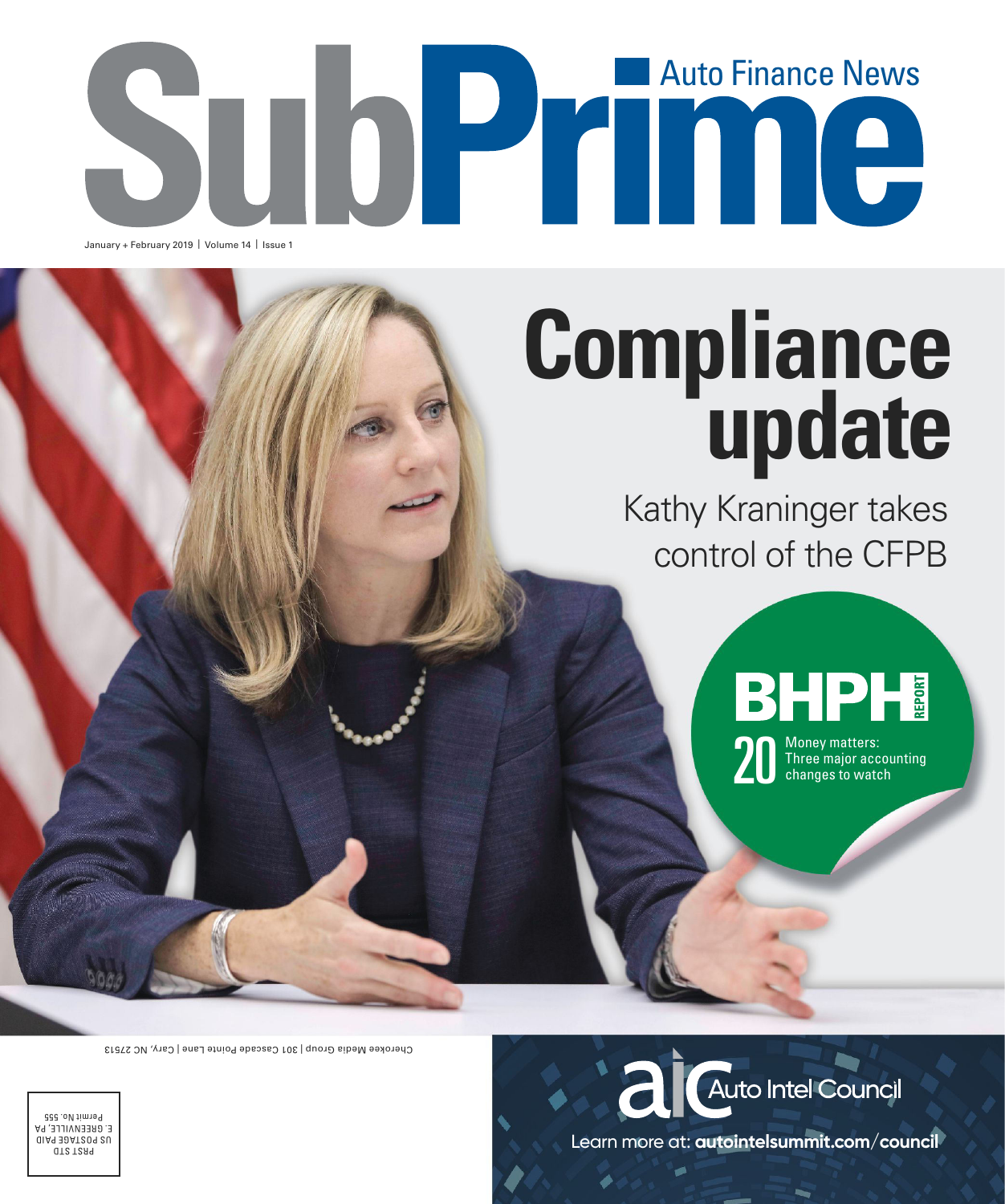## SubPrime

### **How the CFPB continues to resemble a circus or soap opera**



### **JOEL**

**Thanks to a continual onslaught of data breaches at banks, fi nancial institutions and credit bureaus, consumer data security and data protection will**  definitely take a front**seat in the conversation.** SAN DIEGO - Richard Cordray, the first director of the Consumer Financial Protection Bureau, has been out of the picture for more than a year. His greatest accomplishment could be taking an otherwise boring, administrative government organization and forging it into a broad-sword of political polarization. His failed Ohio gubernatorial bid means he will be banished to the political version of the "phantom zone" where he will need to rely on his powerful Jeopardy skills to mount an escape.

His replacement Mick Mulvaney had to win a hard-fought court battle (English versus Trump) before even being allowed to serve as the acting director. Recently, Mulvaney increased his political power by being named by Trump as acting chief of staff. Mick likes jobs with the title "acting" so much! He gets to spend every day acting like he is not working for a "terrible human being" that would be disqualified from holding office in an "ordinary universe" – both actual Mulvaney quotes that according to Mick are something that he and Trump giggle about while chasing each other around the Oval Office with the new Nerf blasters they got for Christmas.

So, we now have an actual second director of the CFPB with Kathy Kraninger. Her years of experience in various government offices informed her first power move: killing the name change from CFPB to BCFP. This power move is up there with George Costanza reorganizing the Penske File, and equally as substantive. But, let's not be too tough on Kraninger. To get the role as director, she had to get past Sen. Elizabeth Warren and never say the words "yes" or "no," while accusing Kraninger of possessing ALL of the Infinity stones AND having them in a secret Infinity Gauntlet that will allow her to eliminate half of the CFPB staff with a simple snap of her finger. Warren left the interaction so incensed that her only reasonable next step (beyond cursing under her breath and practically ripping the microphone out of the podium) was to write a letter to Kraninger politisplaining to her how to do her job, and form an exploratory committee for a presidential run. Take that Kathy!

I am no James Lipton, but this stuff is so easy to turn into a script for a crummy soap opera with minimal effort. What is important for the financial services industry, the consumers we serve, and the politicians and regulators is that we get an agenda. While we can never divorce the political theatrics from the reality of what the U.S. really needs to be done, we can take a stab at decomposing that situation. We will start with a review of the key data points that are tracked by the CFPB, and explore the points raised by both sides that will likely drive the agendas of the Dems and GOP, and try to make sense of a possible direction for 2019.

### CFPB trends on auto lending

The CFPB maintains market dashboards of consumer credit trends, one of which is one on



auto loans. The most recent snapshot lists a 7.3% increase in year-over-year originations (July 2017 to Jul 2018) with a 2.8 percent increase in yearover-year credit tightness (Feb 2017 to Feb 2018). By all measures presented by the bureau, 2017 was a year of contraction, with 2018 showing a quick reversal of trend.

### Volume

When looking at total originations (units), there was a history of dips in Jan, and spikes in March, May, and August. From 2012 to 2016 we were seeing some nice higher Jan lows and higher March, May, and August highs. The May and August volume bumps were playing a greater role in driving seasonal bumps than even the March tax season bump. That trend reversed in 2017, most profoundly in a hard drop in the Aug bump that went from a high of nearly 2.5 million down to 2.35 million in August of 2018. That trend corrected in 2018 and while we saw a lower January low, we saw higher March, May and August highs than 2017 results.

### Lender credit risk

The CFPB created a credit tightness index, which is a ratio of the number of consumers who applied for credit and did not obtain the requested credit. The applicant scores are held constant, making this a measure of lender policies. We see the tightening of credit continue from the 2009 starting point (initialized at 100) down to 76.5 in May of 2015, and slowly creeping back up to 82.48 as of February 2018 and showing a positive trend with higher highs and higher lows form that low point.

When considering the credit quality (as measured by credit score) of those receiving credit, the CFPB tracks lending activity (as measured in aggregate dollars) for various categories. Deep subprime through subprime saw a pull-back starting in spring/summer of 2015, near-prime and prime saw smaller pull-backs in middle-to-late 2016, and the positive trend for super-prime has maintained without a retrace. For 2018, deep subprime volume appears to be continuing, while subprime is revisiting 2015 levels showing some higher highs and higher lows. Credits north of these ranges appear to be continuing or turning bullish.

### Financial inclusion

Finally, the CFPB takes a look at access to credit based on neighborhood income levels. As an aside, I personally find this statistic to be a better pulse on financial inclusion than the Bayesian Improved Surname Geocoding (BISG) statistic that has been flatly discredited. The good news for this statistic is that across all income levels we are seeing positive trends indicating increased access to credit for all income groups and geographies.

To summarize the CFPB statistics, origination volumes, credit availability, and lender management of risk all appear to be trending positive in spite of some pull-backs in 2015 and 2016, and most profoundly in 2017. The credit tightening that closed the door to many lower-tier credit seekers post 2009 is trending positively again and appears to be ranging to find a settling point that does not appear to be anywhere near the 2009 levels.

### What Democrats want

In a recent letter from Warren (dated Dec. 19) to Kraninger, Warren outlines what she believes Kraninger needs to do. Warren wants to see more fair lending enforcement actions and roll back changes that weakened antidiscrimination protections, keep the pressure on companies with aggressive data collection and continue a broad net approach to soliciting consumer complaint data, and reverse Mulvaney's changes to student and military lending regulation and oversight. While not directly stated, it is safe to say that. Warren misses Cordray's "regulation through enforcement" policies.

By all indications, the points raised by Warren are the same that Rep. Maxine Waters, the Democrat from California, will fight for as the chair of the House Financial Services Committee. Hill insiders are predicting investigations into prior Mulvaney's connections with financial services firms and the changes that he made while running the bureau. No doubt whatever is uncovered will have to be answered to by Kraninger, and if the benchmark set by prior chair Rep. Jeb Hensarling (R-Texas) holds up, Kraninger should expect to be called to testify quite a lot. The Democrats will surely look to monopolize on political theatrics to use as fodder to whittle away Republican control